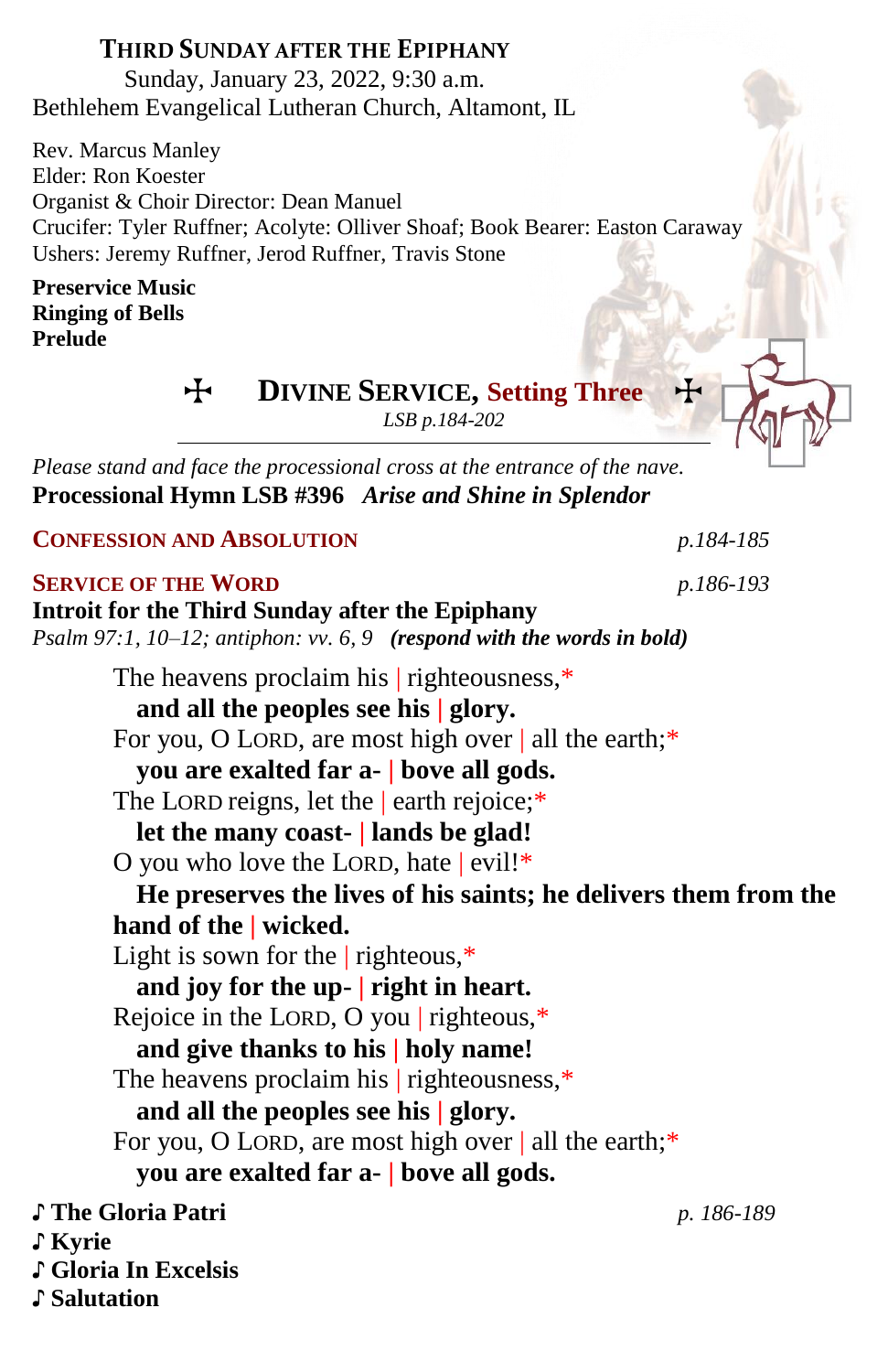### **Collect for the Third Sunday after the Epiphany**

P: Let us pray: Almighty and everlasting God, mercifully look upon our infirmities and stretch forth the hand of Your majesty to heal and defend us; through Jesus Christ, Your Son, our Lord, who lives and reigns with You and the Holy Spirit, one God, now and forever. **C: ♪ Amen**

#### *Please be seated*

## **Old Testament Reading: 2 Kings 5:1-15a**

<sup>1</sup>Naaman, commander of the army of the king of Syria, was a great man with his master and in high favor, because by him the LORD had given victory to Syria. He was a mighty man of valor, but he was a leper. <sup>2</sup>Now the Syrians on one of their raids had carried off a little girl from the land of Israel, and she worked in the service of Naaman's wife. <sup>3</sup>She said to her mistress, "Would that my lord were with the prophet who is in Samaria! He would cure him of his leprosy." <sup>4</sup>So Naaman went in and told his lord, "Thus and so spoke the girl from the land of Israel." <sup>5</sup>And the king of Syria said, "Go now, and I will send a letter to the king of Israel."

So he went, taking with him ten talents of silver, six thousand shekels of gold, and ten changes of clothes. <sup>6</sup>And he brought the letter to the king of Israel, which read, "When this letter reaches you, know that I have sent to you Naaman my servant, that you may cure him of his leprosy." <sup>7</sup>And when the king of Israel read the letter, he tore his clothes and said, "Am I God, to kill and to make alive, that this man sends word to me to cure a man of his leprosy? Only consider, and see how he is seeking a quarrel with me"

<sup>8</sup>But when Elisha the man of God heard that the king of Israel had torn his clothes, he sent to the king, saying, "Why have you torn your clothes? Let him come now to me, that he may know that there is a prophet in Israel." <sup>9</sup>So Naaman came with his horses and chariots and stood at the door of Elisha's house. <sup>10</sup>And Elisha sent a messenger to him, saying, "Go and wash in the Jordan seven times, and your flesh shall be restored, and you shall be clean." <sup>11</sup>But Naaman was angry and went away, saying, "Behold, I thought that he would surely come out to me and stand and call upon the name of the LORD his God, and wave his hand over the place and cure the leper. <sup>12</sup>Are not Abana and Pharpar, the rivers of Damascus, better than all the waters of Israel? Could I not wash in them and be clean?" So he turned and went away in a rage. <sup>13</sup>But his servants came near and said to him, "My father, it is a great word the prophet has spoken to you; will you not do it? Has he actually said to you, 'Wash, and be clean'?"  $14S$ o he went down and dipped himself seven times in the Jordan, according to the word of the man of God, and his flesh was restored like the flesh of a little child, and he was clean.

<sup>15</sup>Then he returned to the man of God, he and all his company, and he came and stood before him.

P: This is the Word of the Lord.

**C: Thanks be to God.**

### **Epistle Reading**: **Romans 12:16-21**

 $16$ Live in harmony with one another. Do not be haughty, but associate with the lowly. Never be conceited. <sup>17</sup>Repay no one evil for evil, but give thought to do what is honorable in the sight of all.  $^{18}$ If possible, so far as it depends on you, live peaceably with all. 19Beloved, never avenge yourselves, but leave it to the wrath of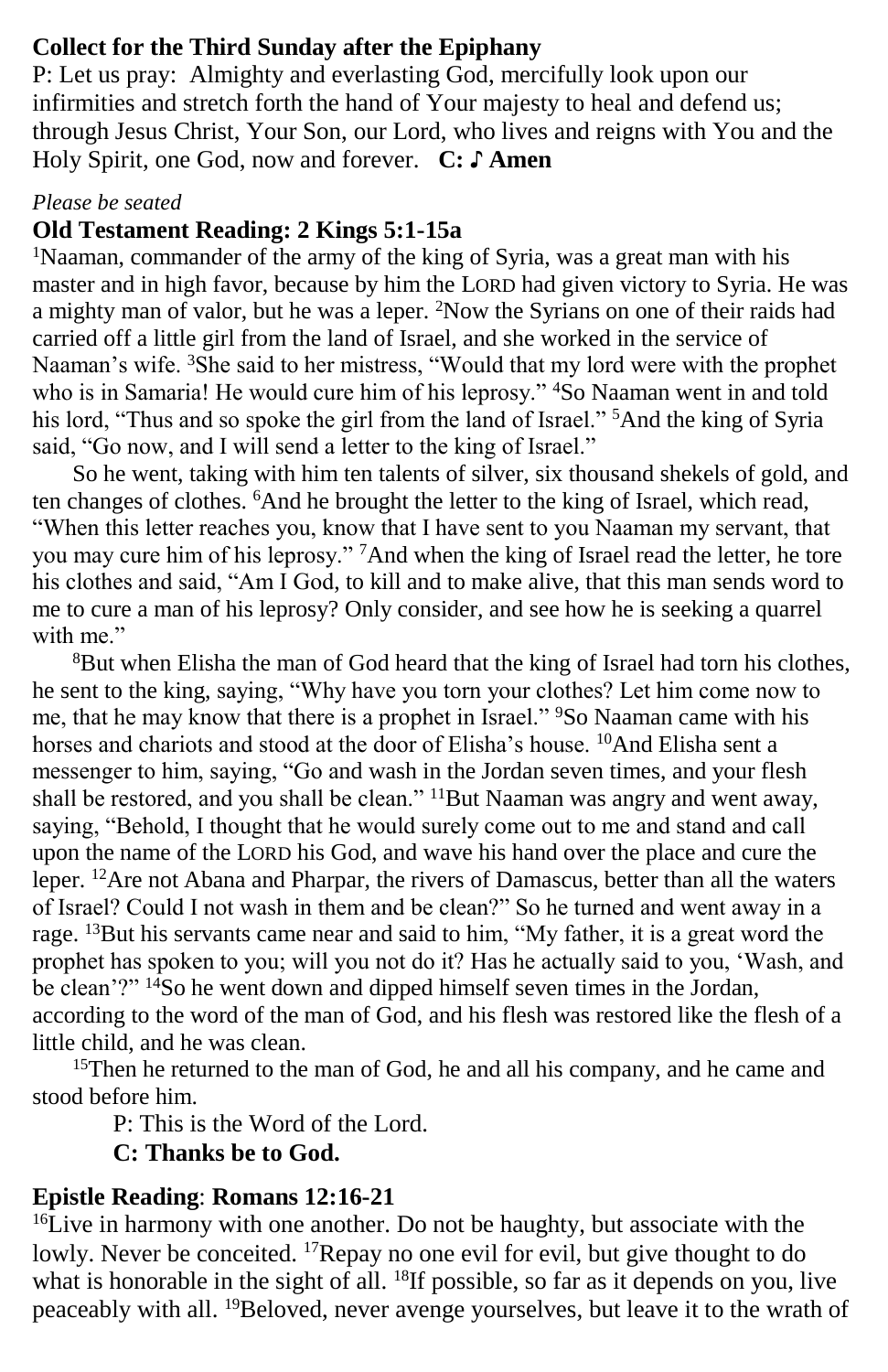God, for it is written, "Vengeance is mine, I will repay, says the Lord." <sup>20</sup>To the contrary, "if your enemy is hungry, feed him; if he is thirsty, give him something to drink; for by so doing you will heap burning coals on his head." <sup>21</sup>Do not be overcome by evil, but overcome evil with good.

P: This is the Word of the Lord.

# **C: Thanks be to God.**

*Please stand*

#### **C: ♪** *Alleluia. Alleluia. Alleluia.*  **Holy Gospel: Matthew 8:1-13**

P: The Holy Gospel according to St. Matthew, the eighth chapter.

# **C:** *♪ Glory be to Thee, O Lord.*

<sup>1</sup>When [Jesus] came down from the mountain, great crowds followed him. <sup>2</sup>And behold, a leper came to him and knelt before him, saying, "Lord, if you will, you can make me clean." <sup>3</sup>And Jesus stretched out his hand and touched him, saying, "I will; be clean." And immediately his leprosy was cleansed. <sup>4</sup>And Jesus said to him, "See that you say nothing to anyone, but go, show yourself to the priest and offer the gift that Moses commanded, for a proof to them."

<sup>5</sup>When he entered Capernaum, a centurion came forward to him, appealing to him, <sup>6"</sup>Lord, my servant is lying paralyzed at home, suffering terribly." <sup>7</sup>And he said to him, "I will come and heal him." <sup>8</sup>But the centurion replied, "Lord, I am not worthy to have you come under my roof, but only say the word, and my servant will be healed. <sup>9</sup>For I too am a man under authority, with soldiers under me. And I say to one, 'Go,' and he goes, and to another, 'Come,' and he comes, and to my servant, 'Do this,' and he does it." <sup>10</sup>When Jesus heard this, he marveled and said to those who followed him, "Truly, I tell you, with no one in Israel have I found such faith. <sup>11</sup>I tell you, many will come from east and west and recline at table with Abraham, Isaac, and Jacob in the kingdom of heaven, <sup>12</sup>while the sons of the kingdom will be thrown into the outer darkness. In that place there will be weeping and gnashing of teeth." <sup>13</sup>And to the centurion Jesus said, "Go; let it be done for you as you have believed." And the servant was healed at that very moment.

P: This is the Gospel of the Lord.

# **C:** ♪ **Praise be to Thee, O Christ.**

# **Nicene Creed** *p. 191*

*Please be seated*

**Hymn of the Day LSB #401** *From God the Father, Virgin-Born*

|  | <b>Sermon</b> Text: Matthew 8:1-13                                    |                                                   |
|--|-----------------------------------------------------------------------|---------------------------------------------------|
|  | Title: "Holy Infection"<br>Outline: LET ALL PEOPLES SEE JESUS' GLORY. |                                                   |
|  |                                                                       |                                                   |
|  | $\mathbf{L}$                                                          | which illumines humble faith [vv. $2, 4\n-10$ ].  |
|  | Ш.                                                                    | which overcomes evil with good [vv. 1, 3, 11-13]. |